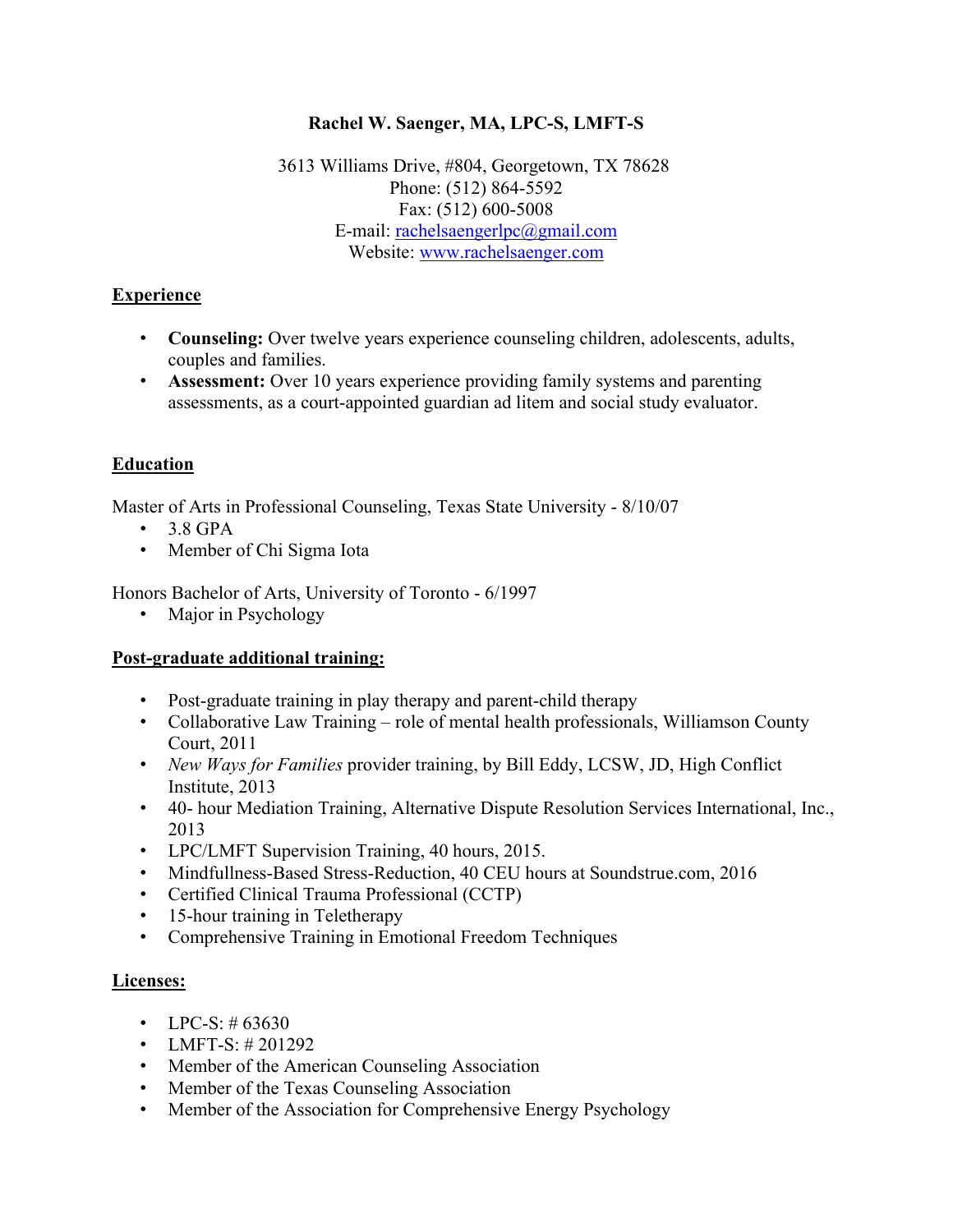### **Community Positions Held:**

- Member of the Georgetown ISD School Health Advisory Council (SHAC) 8/2019 present
- NetConnections Board Member 4/2019 present
- East View Patriot Band Booster President 6/2019 present

## **Clinical-Related Work**

# **Group Counseling Practice**

### **4/2019 – present**

- Owner and clinical director of Rachel Saenger and Associates, LLC, DBA Georgetown Counseling and Wellness
- Board-Approved Clinical Supervisor of LPC-Interns/LMFT-Associates
- Training and employment of three clinicians
- Provide clinical counseling services to 15-20 clients a week, including children, adults and couples

## **Private Practice – Georgetown, Texas**

Professional Counseling Services, 8/2008-present

- Provide counseling for children, adolescents, adults, couples and families.
- Therapeutic specialization in marriage counseling, family counseling, and adolescent/parent counseling.
- Treatment specialization in working with resolving relationship issues, depression, anxiety, trauma, and grief resolution.
- Solid experience providing professional assessment services for court-related cases, including social studies, parenting coordination, adoption studies, guardian ad litem appointments and court-appointed counseling.
- Yearly speaker at the Austin Divorce Workshop, Austin, TX
- Yearly speaker for the GISD Wellness Department
- Contract therapist with Williamson County Children's Advocacy Center, 7/14- present

# **Jervey and Associates Psychotherapy, Inc., - Georgetown, TX**

Counselor, 8/2007 – 8/2012

- Provided school-based psychotherapy for children ages 8 through 20 in the Georgetown and Taylor, TX school districts. Included individual and group counseling.
- Provided assessments, crisis counseling and case management with a caseload of approximately 50 students per week.
- Provided family counseling between adolescents and their parents, with a traumainformed focus on family systems work, parent-child interaction therapy and mindfulness-based stress reduction.